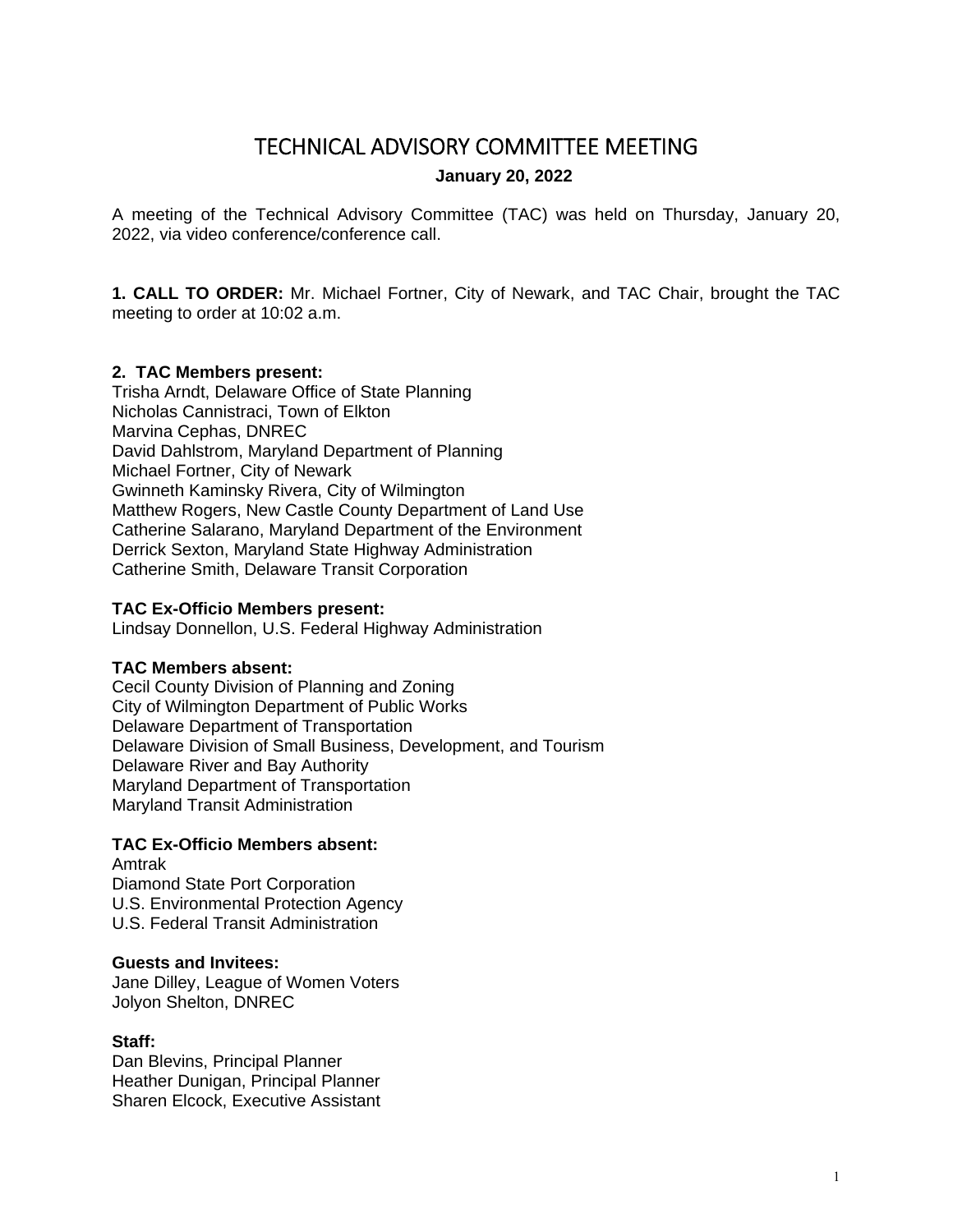Dave Gula, Principal Planner Randi Novakoff, Outreach Manager Bill Swiatek, Principal Planner Jacob Thompson, Senior Planner Dawn Voss, Administrative Assistant Tigist Zegeye, Executive Director

Minutes prepared by: Dawn Voss.

#### **3. MINUTES**

Approval of the December 16, 2021, TAC Minutes / AQS Notes.

**ACTION:** On motion by Mr. Matt Rogers and seconded by Ms. Gwinneth Kaminsky TAC approved the December 16, 2021, TAC minutes.

Motion passed. **(01-20-22-01)** 

#### **4. SUBCOMMITTEE UPDATES**

None

**5. PUBLIC COMMENT PERIOD**  None

### **ACTION ITEMS**

None

### **PRESENTATION/DISCUSSION ITEMS:**

#### **6. 2022 Regional Progress Report**

Mr. Bill Swiatek said the Progress Report is the performance measurement document at WILMAPCO that tracks the progress of the RTP, looks at core trends in the region, and goes action by action to see how well each one is performing. Qualitative and quantitative indicators used, and progress is shown through red, yellow, and green lights. All of the national performance measures are also in the report. In the last Progress Report, in 2018, half of the action had green lights or good progress. In this latest iteration 60% of the actions have green lights, indicating that implementation of RTP has improved since the last report.

The measure of the regional road fatal crash rates by 100 million VMT is not one of the national performance measures. This is a local measure looking at per capita fatal crash rates and then comparing them to the targets that are in place. For Cecil County that is .99 and Delaware is 1.134. New Castle County is slightly under the Delaware target. It was reduced in Cecil County in 2019, but is still slightly off pace of the target for regional road fatal crashes.

Another measure looks at congestion mitigation and air quality (CMAQ) projects that are typically funded in Cecil County and New Castle County. This corresponds to the action to fund the CMAQ projects that have the greatest air quality benefits. The most cost-effective projects include things like idle reduction, diesel engine retro fits, car sharing programs. Each reduce air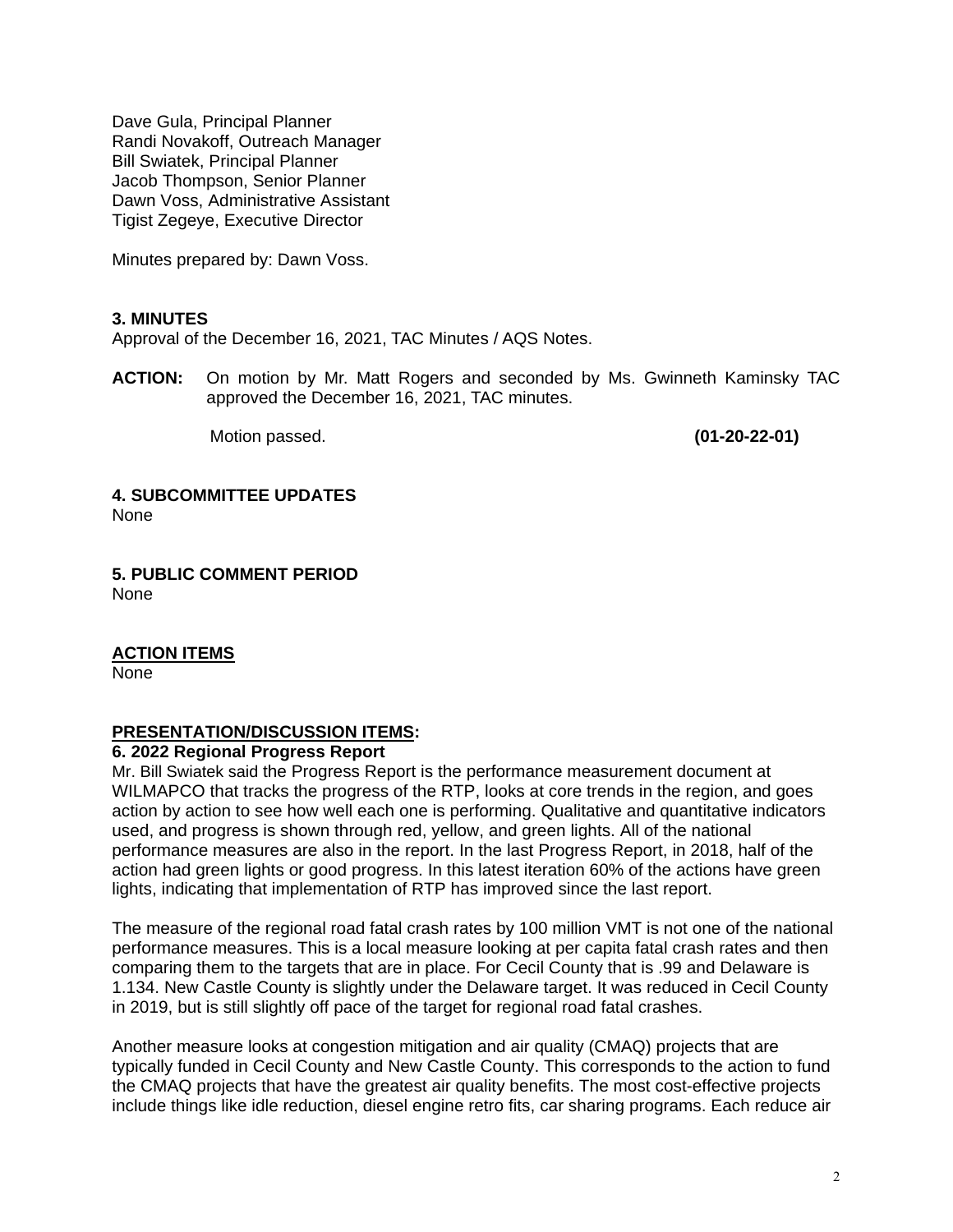quality at a better rate per money spent than other projects. The least effective types of CMAQ projects include subsidized transit fares and employee transit benefits. These cost a lot more to get the same air quality benefits. In New Castle and Cecil Counties the traditional projects selected for CMAQ are in the middle of the cost/benefit list. Among projects normally selected in New Castle County, incident management projects have the greatest per capita benefits. New Castle County also does a lot of bike/ped projects, which are among the less effective projects in terms of benefits to air quality. It shows that we could do better in both counties selecting projects with better cost benefits.

Ms. Tricia Arndt asked if the crash data includes pedestrian and bike interactions or are just vehicular. Mr. Swiatek replied that it would include everything. Ms. Arndt commented that it seemed a little low. Mr. Swiatek said we have another measure that just looks at the pedestrian and bike crashes.

Another measure looks at the bridges that are in poor condition. This is a national performance measure that looks at both states. The percentage of bridges in poor condition in Delaware has gone from 6% to 2.7%, which is on target to meet the state's targets for both 2019 and this past year of 3%. In Maryland, only 2% of the bridges were in poor condition, but that is slightly off pace with the targets for that measure.

Another action in the Regional Transportation Plan is to reach a wide and growing public audience, which addresses public outreach measures. One measure looks at the subscribers to our electronic newsletter, and that has gone up from 1,400 people in 2013 all the way up to 4,820 in 2021. The percentage of people that are familiar with WILMAPCO in public opinion surveys was between 31% and 32% between 2006 and 2017. Early results from the current public opinion survey, which is ongoing, is showing that figure dropped to 27%. The 2021 figure incorporates only half of the data that has been analyzed, but we wanted to put something current in the progress report. The measure that looks at how well WILMAPCO achieves an early, ongoing, and transparent public dialogue in all projects looks at how well subregional studies are meeting the recommendations in the Public Participation Plan. It shows how well each of the subregional studies did with each of the different measures, including getting young people from the study area involved, having a representative cross section of community residents, and having a three-day public review of the plan. This time, a number of measures were identified as difficult to meet due to pandemic limitations, but most of the measures had met the recommendation of the PPP. Some work needs to be done to better engage young people more consistently in the in the planning process for all of the studies.

Another measure ensures that we use our approved project prioritization process to select projects for funding. That is done by comparing the technical score with the average median technical score for both the unfunded projects and funded projects in the TIP. In 2018 fifteen unfunded projects, which did not make it into the TIP, scored above the median technical score in the TIP. Then, eighteen projects were funded that had below that score. In 2020 the result was better with only eight unfunded projects having a high technical score, and nineteen projects were actually below the score.

Another measure that has proceeded well is managing congestion. The lockdown helped with this. This looks at the Philadelphia Metro Region's annual peak hours of excessive delay per capita, which is a regional measure. This is a national performance measure that includes the WILMAPCO region, but also a number of other counties around Philadelphia. That figure has dropped consistently since 2017 from 16.8 annual hours of peak excessive delay down to 7 in 2020. The target is 17 for 2021 so it looks appears the target will be met. More locally, we look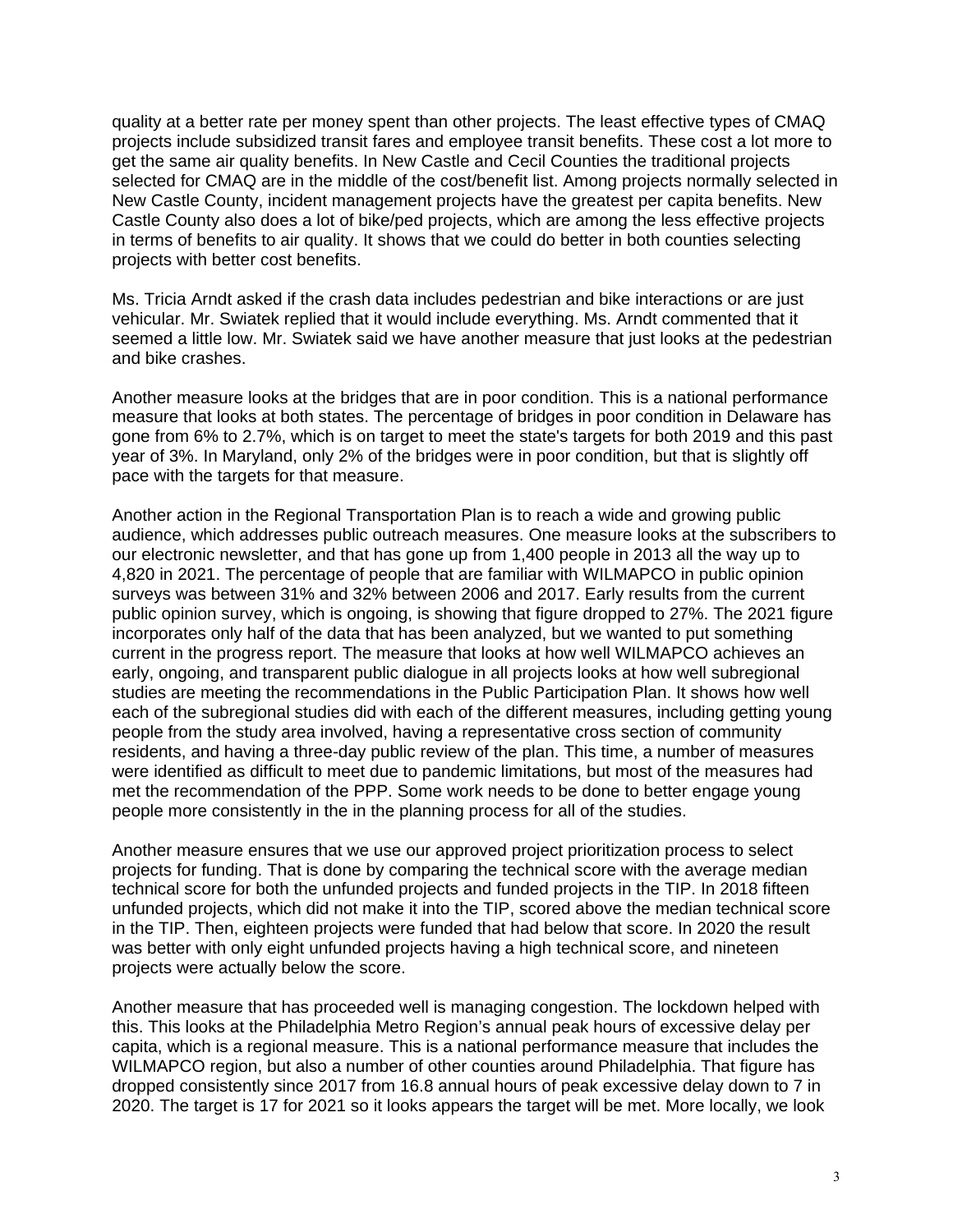at is the number of expansion projects and management projects within our CMS corridors, which are corridors identified as being congested. This is an overlay looking at which of these corridors have active management expansion projects that may alleviate some of that congestion. Most of the CMS corridors have expansion and management projects in them, with the exception of SR 7 and US 202 in New Castle County and MD 213 in Cecil County.

The measure to streamline freight movement looks at the interstate truck travel time reliability index, which is a national performance measure. Both states are meeting those targets. Another measure for freight is looking at the freight bottlenecks that have been identified and then seeing which management and expansion projects correspond with those freight bottlenecks. There are projects in the corridors that have bottlenecks, with the exception of the SR 7 and SR 2 area and also a stretch of I-495 in New Castle County.

The next step for the Progress Report is a review of the draft document. Some minor updates to the Progress Report are being made and any feedback from the TAC such as recommendations for additional data, wording, and thoughts on how a measure should be graded would be welcome. We are looking for Council action on the Progress Report in March so next month it will be coming to the TAC for recommended adoption.

Mr. David Dahlstrom said he wanted to thank Mr. Swiatek as he did a great job on this report.

Mr. Swiatek posted in the chat:

Draft Progress Report - https://wilmapco.sharefile.com/d-s19dff10d2cf44d6eb18d0fe7683aea36

#### **7. I-95 Cap Feasibility Study**

Mr. Dave Gula said DelDOT asked WILMAPCO to work with them to consider putting a cap over sections of I-95 as an improvement to the community that has had I-95 passing through it since the 1960s. When the I-95 rehabilitation started, the community had questions about Improvements that were not part of a rehab project, so a dialogue between DelDOT and the community began. This is an opportunity for the State of Delaware to look at the impacts I-95 has had on the local residents. What was done in the past cannot be undone, but improvements can be made. There is a lot of green along Adam and Jackson Streets and down towards I-95, but it is not useful to the community, so the goal of this study is to try to create some space that will benefit the community.

The Advisory Committee is made up of elected officials from state, federal, and local levels including New Castle County, DelDOT, and the State of Delaware. Community outreach is being done through work with the neighborhood planning councils as well as the actual neighborhoods. The goal is to have a community plan moving forward to try to have consensus on what to do with this project. The consulting team consists of Hargreaves Jones as the lead with Mr. Kirt Reider as the point of contact, Ms. Toyin Ojunfolaju from Jacob Engineering as meeting facilitator, Johnson Mirmiran & Thompson (JMT) as technical consultants with Ms. Angie Hernandez as the contact there. Hargreaves Jones has a national reputation for these kinds of projects. JMT is a team that brings engineering and some local knowledge to the project. Ms. Ojunfolaju has worked with DelDOT as a facilitator for other projects.

The project focus area includes I-95 between Delaware Avenue and 6th Street bridge. The boundaries of the project are the curb lines of Adams and Jackson Streets. The team reached out to neighborhoods in the area to encourage participation in the Advisory Committee and the public workshops. When I-95 was built in the 1960s, 370-400 structures through the study area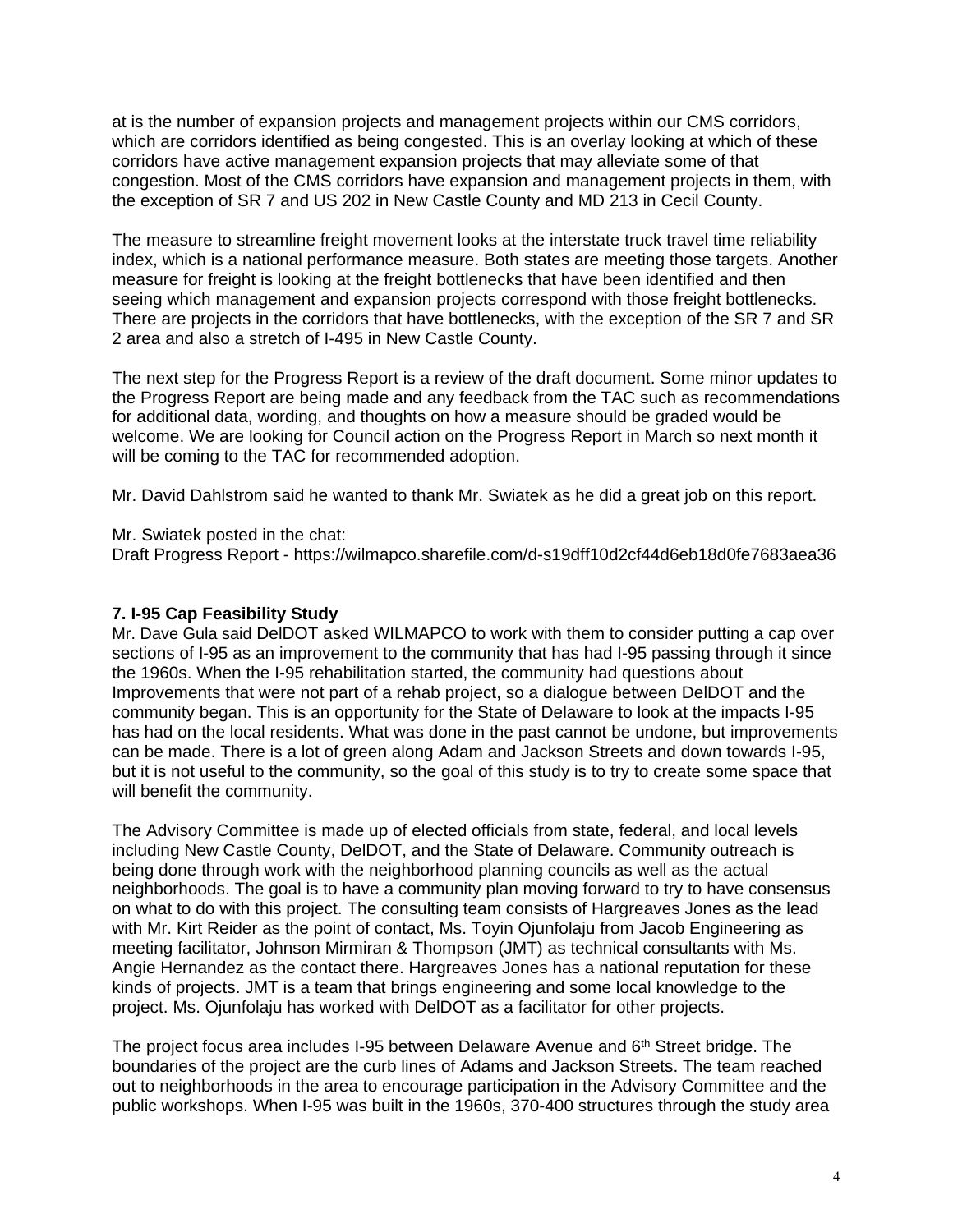were removed, which caused an impact through  $4<sup>th</sup>$  Street and Hedgeville. The study is focused on areas that are below grade, which are 6th Street through Delaware Avenue connections. The area around I-95 has always been densely populated and it continues to be so to this day. We would like some sort of public space but have not directly planned anything yet. The team is exploring what can be built based on federal policies for air rights over I-95. Most of the discussion is about public community space, like parks or centers for activities. The idea is to let the community guide this, so the team came in with no real conception of what to build. There is a park to the west of I-95, but to the east there is only one playground in the area. Neighborhoods between I-95 and Center City do not have much park access.

Similar projects have been completed in other cities. The Plaza in Richmond, Virginia was built over I-195. Kyle Warren Park in Dallas, Texas was built over a state highway. There are a lot of municipal uses around those areas, but here there are neighborhoods directly adjacent to the study area. That will affect the work with the community and the plan for this study because the impacts of building something community based is different from something that is a regional draw. A nearby project is the Penn's Landing project over I-95 and Columbus Boulevard in Philadelphia. The city is looking to make a cap connection from Front Street through Penn's Landing to the river. Hargreaves Jones led the design work on that project, so the team has a lot of experience doing this kind of work. Also, JMT was involved and had to design the deck structure to accommodate large trees. We have access to teams that have done this kind of work in the past and will go through the process to make sure that whatever is decided will be feasible to build.

This is an opportunity to reconnect the neighborhoods divided by I-95. The community has been engaged through work that was done by the United Neighbors group who painted three of the bridges over I-95 to make them more decorative. The bridges need better lighting, but that could be done before this project begins. The team wants to work with people in the community that are already engaged to help determine what is best for the area. The team will work with residents to determine what would work best for them and what is feasible. There is history in this area and some division. The team needs to be sensitive to what happened in the past and build trust among members of the community by demonstrating that they are listening as designing concepts begins. The goal is to see what people want, what obstacles arose from the existence of I-95, how the unique, local historical and cultural identity can be incorporated into the area, and what is needed to bring the stakeholders together. Whatever is designed must be sustainable and useful.

The project team will have eight site visits. A local contingent will be here regularly and out meeting with the community as much as possible. There will be six Advisory Committee meetings and four community workshops. The visioning task has been completed, and the first concept design options are underway, and will be presented to the AC and the community next. Then, the feasibility of the option or options selected will be determined, and then a final design made. Key points that were mentioned include that I-95 is not being removed or rerouted. It is not going to be signed as a business route. In working with DelDOT, these parameters were decided in advance. There will be no closures as part of this project, other than potential partial closures for construction. No residents will be displaced, moved, or impacted by this project as far as private property being taken. Our goal is not to go into the neighborhoods to annex any other property. The work will be within the existing right-of-way. There has been a lot of talk about economic development improvements and removal of properties, but the funding for this project is coming from transportation, so it is limited to the corridor of I-95. Some project partners may get involved with some other things, but the goal of this project is not to displace residents.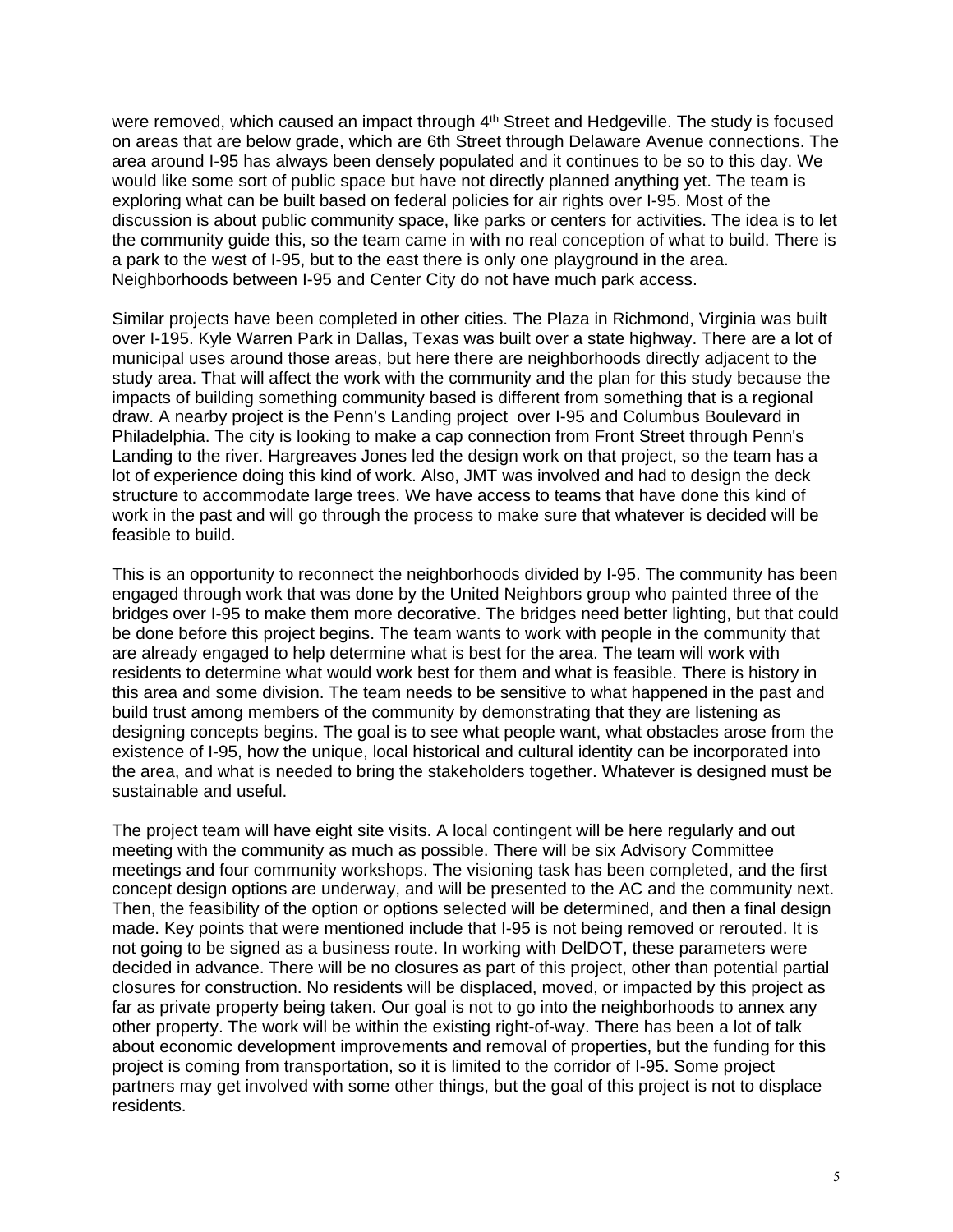The area is 2,500 feet long from 6th Street bridge to Delaware Avenue and 300 feet wide from curb to curb on Jackson and Adams Street. There are bridges at 6th, 7th, 8th, 9<sup>th</sup>, and 10<sup>th</sup> Streets. Also, a ramp comes off of southbound I-95 and connects over I-95 to 11<sup>th</sup> Street. The total study area is twelve acres. There is a 6.7% slope from Adams down to Jackson at  $7<sup>th</sup>$ Street, and at 10<sup>th</sup> Street it is a 3.6% slope. The bus routes on  $8<sup>th</sup>$  and  $9<sup>th</sup>$  Streets are neighborhood connectors that connect the West Side with Downtown. There are many bus routes on Delaware Avenue, some of which use I-95, and there is a bus route on 4<sup>th</sup> Street. There is a lot of transit use in the area, which should not be affected. The area has been considered at as part of the bike plan. Streets that are more of a neighborhood street are  $8<sup>th</sup>$ ,  $9<sup>th</sup>$ , and 10<sup>th</sup> Streets. The team is reviewing the city's bike plan and working with the Wilmington Planning Department to see if there are any bicycle improvements that need to be added to this project. Within one mile of the project site there are five museums, five libraries, eleven schools, twenty or more places of worship, four community centers, seven landmarks, and ten parks. Connectivity is a major theme in this project, not just reconnecting the neighborhoods, but connecting them to other destinations.

The first Advisory Committee meeting on September 30<sup>th</sup> was in person with thirty people in attendance. Some people indicated they were not comfortable being in public with the pandemic, so a follow-up online Advisory Committee meeting with another thirty people was held on November 2<sup>nd</sup>. Attendees were asked questions about what will make the project successful. The themes that emerged were restoring the community and the connection between the community; everything should be connected. The bridges over I-95 are not well lit, and most are two lanes. The traffic does not necessarily warrant two lanes, so the bridges not affected by this cap could be improved as pedestrian and bike connections. People in the Advisory Committee meetings absolutely did not want retail, but in the workshops that idea was a little more well received. Most people agreed with naming the project, "Bridging I-95: Reconnecting the Community". The community gave a lot of feedback about opportunities and challenges. When asked what kind of spaces the participants want to see and did not want to see here, much was said about sports courts as not the most important thing for this area. Flexible lawns came up. Similar questions were asked at the online Advisory Committee meeting. At both meetings people were asked to draw on a board where they were trying to get to and from. There were many diagonal connections drawn that spanned much of I-95. Many people were trying to get downtown or to Cool Springs Park. There were many responses when people were asked for their vision for the area. A very similar series of questions was used in the workshops. One workshop was in person on November  $17<sup>th</sup>$ , and the other was virtual on January 12<sup>th</sup>. Sixty people attended the in-person workshop in the community. Both the workshop and the Advisory Committee were held at the Trinity Church at the corner of Adams Street and Delaware Avenue. The virtual workshop had another sixty attendees. All the community feedback from the meetings, workshops, and surveys, including an online survey is being compiled to help the team put together concepts of what is feasible and what people want.

The next step is to draft initial concepts and present them to the Advisory Committee in March. Then the ideas will be presented to the community to get the consensus of what people prefer. The Advisory Committee will make the decisions on what should be in this space. Task 1, Visioning, is concluding. Task 2 is beginning. There will be a couple of Advisory Committee meetings the workshop. Task 3 is Assessing the Feasibility of the Concepts, which will narrow down what can be done and what people like the most. The final task will be a deeper analysis of the final concept and creating a report. This was an unfunded project. Now, there is a piece in the infrastructure bill for funding for Reconnecting Communities and that is something to be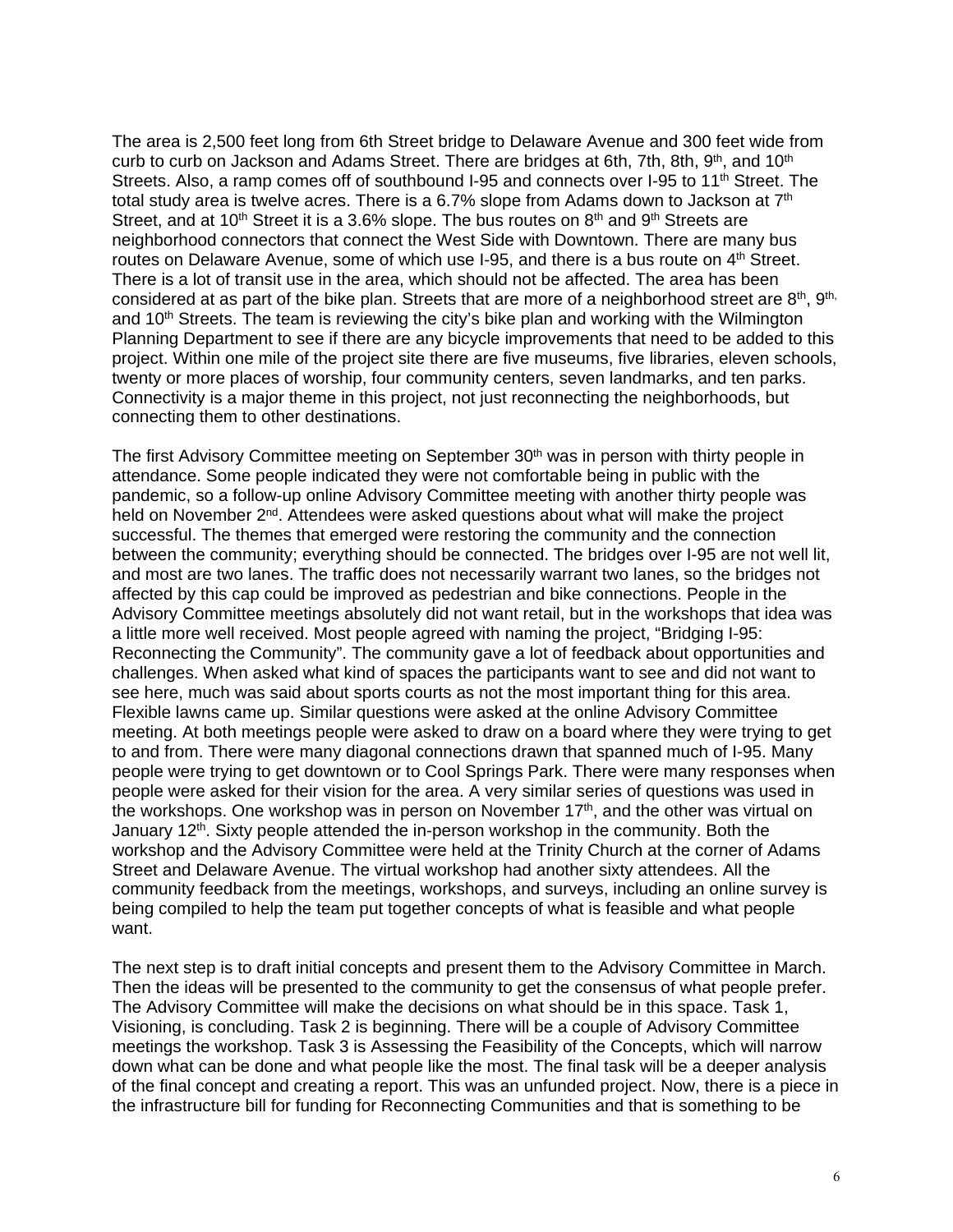explored. Local people are saying the President United States is from our area so that will help with funding, but that is not guaranteed. The team needs to put together something that the community wants, but also something that we can actually find the funding to complete. The website is http://www.wilmapco.org/i95cap/. There was some publicity this morning in the Delaware State News, and so the survey we be available for another week, until January 28th.

Ms. Tricia Arndt commented that she would not have thought that this is possible, but this is the coolest project she has seen in a long time, and it is looking great. She is excited for what is going to come out of it.

Mr. Gula thanked Ms. Arndt and agreed that this is project is big. The good news is we are getting a lot of participation from the community. Convincing them that this is actually going to be something that we are going to try to do is half the battle. They want to make sure we are not just wasting their time. We certainly think about it as we go forward to make sure that we end up with something that is feasible, fundable, and can move forward.

#### **8. Union Street Reconfiguration and Streetscape Improvement Study**

Mr. Dave Gula said the Advisory Committee consists of neighborhood groups, community advocates, property and business owners, city and state elected officials, and our state agency partners. The consultant team is JMT. Outreach is key. During the visioning, people were asked about themselves including what brings them to Union Street and how they get there. The majority drive. Many go to Union Street for the restaurants, many of which were cited by name. The public were asked how close they live to Union Street and if they go to businesses or just drive through. They were asked how they would like to get to Union Street. The first choice, with 67%, was to walk. Another 63% would drive. Biking would be higher than is currently the case, with 42% hoping for that option. Transit was preferred by 15%. People would want to use all the modes. People were asked to show where they go to the most, and what they think about the different sections of Union Street. At the time of the workshop, the intersection at Union and Pennsylvania Avenue had not been reconfigured with a new traffic and pedestrian signal. It now has a pedestrian crossing island and a signal both southbound and northbound at Union Street. Hopefully that intersection will no longer be as dangerous and confusing as it had been.

On Union Street below 10<sup>th</sup> Street not all the crossings are signalized and not all signalized crossings meet ADA standards. Below 4<sup>th</sup> Street, people say it becomes more of a black hole. This area has the most traffic and at some of the fastest moving traffic because it starts to slope downhill. It has not been good for businesses in that area. Below Lancaster, it becomes a speedway, because the two lanes are very wide. At that point, it is more residential. People love outdoor dining. Some people hate angled parking. Some love the angled parking. Everybody agrees that it is dangerous to bike because of the speeds on the roadway. The crossings are not safe for pedestrians. Traffic calming has become the key because it is not a good pedestrian environment. Many comments were received. When asked what they would like to see in the future and what would make it more of a destination, 69% of participants want to support the businesses and see growth. Another 62% want to improve the appearance of the street. 53% want to make it easier and safer the walk. 44% want tree-covered green space. No one polled indicated they want to drive faster on Union Street. 15% of the people want to see wider sidewalks, but 12% do not want wider sidewalks. 70% want to see outdoor dining. 19% want to see more tree cover. This is the information that was used for the draft purpose and need statement.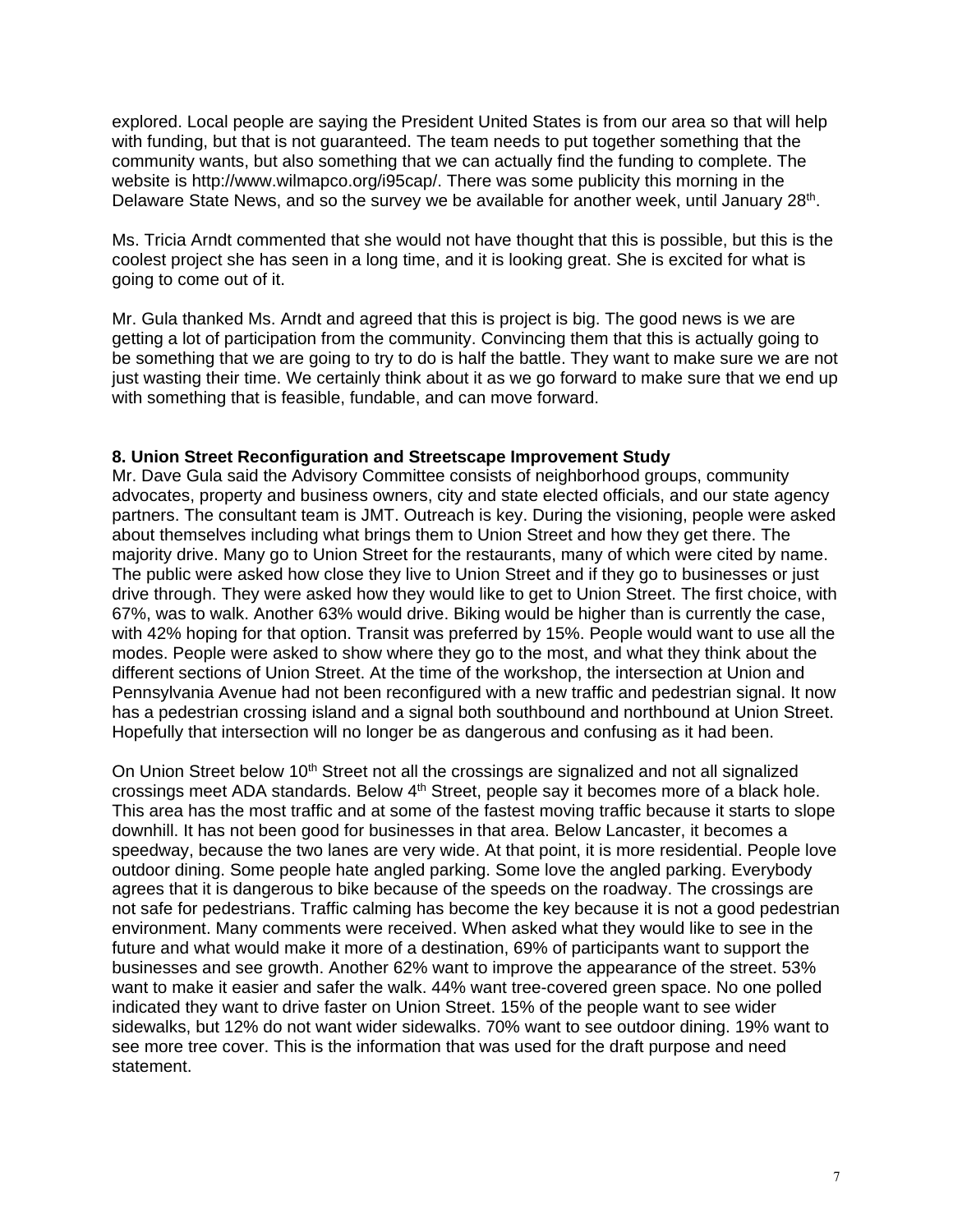The second workshop was held on October 27 with thirty attendees. The survey that accompanied the workshop had one hundred responses. The purpose of the project is to transform Union Street into a Main Street corridor that supports the multimodal mobility and connectivity needs of the local business community and other residents in the surrounding area. The need is: transportation and streetscape improvements are needed along Union Street between Pennsylvania Avenue and Sycamore Street to better function as a Main Street corridor, (a) balancing moving cars while functioning as a place for residents and neighbors to shop, dine, work, recreate, socialize, and play, and (b) improve the multimodal mobility and connectivity. On the survey, 87% agree with the draft purpose and need statement. The main concern was less about cars, or at least to put the pedestrian functions ahead of the cars. Pedestrians are saying they cannot do what they want to do, because it does not feel safe, and is not comfortable crossing the street. It would be a challenge to lead a family on bikes.

The draft measures of effectiveness were built from the purpose and need statement. Because of desire to have Union Street function as a Main Street, green space, shade trees, public gathering space, business frontage space, streetscape, and lighting are included. Scores were given for pedestrian improvements, sidewalks space, space for transit amenities, space for delivery and pickups, level of service for vehicles, on-street parking capacity, and bicycle level of comfort. It is not weighted, but the points that are most important relate to making it more multimodal. The public were asked about the measures of effectiveness, and there were no comments. This scoring was used for the six alternatives that were carried forward. There were three more alternatives presented to the public, but those alternatives did not move the curb and kept the roadway at fifty-six or more feet. Currently, the two travel lanes are each wider than twelve feet, another lane functions as a bike lane, and then there is open space for either parallel parking or back-in angled parking, which comes out to the bike lane. On the west side of the street there are areas where there is a gap between the parallel parking and the bike lane. There is a lot of roadway, which encourages speeding. People were asked about the six design concepts. Alternate A and B scored the best.

Alternative A undergrounds the utilities. This was not something the public requested in advance of putting together the alternatives. It will be much more expensive. This alternative keeps the bike lane southbound on the east side. There is not a lot of sidewalk width on the west side right now. This alternative reduces the roadway to forty-six feet, which includes the bike lane that is raised at the curb level. It maintains two lanes and parallel parking but no backin angled parking. It provides a much wider sidewalk on the west side with room for outdoor seating and maintains or expands the sidewalk on the on the east side with room for outdoor seating. Some outdoor seating now has been built in parking spaces. On a slow street, that is challenging, but on a street with fast-moving traffic, more solid structures are needed, and there is still some level of concern for diners' safety. One of the shops that had outdoor seating in a parking space said in the summer on Saturdays when there is less traffic it did very well, however, there were people who just refused to sit on that street. Unfortunately, one overnight a car did go into that parking space, but no one was using it at that time. During COVID, the outdoor seating became very popular so that is why these designs really reflect what people want to see. People like this alternative. Some said if you are going to do this, do it all and spend the money on undergrounding utilities. Mostly the feedback was that it is really great for pedestrian movements, and it makes the bike lane much more viable than the existing bike lane. There are concerns about the lengthy construction time, and some people still want twoway bike lanes. This was discussed at the Wilmington Initiatives meeting, and the bike lane is not the top measure of effectiveness. One block over, Bancroft Parkway is a slow, dividedmedian roadway, which is comfortable for people to ride their bikes. Some who advocate for bicycling say you could use Bancroft Parkway. In the conversation with Wilmington Initiatives, it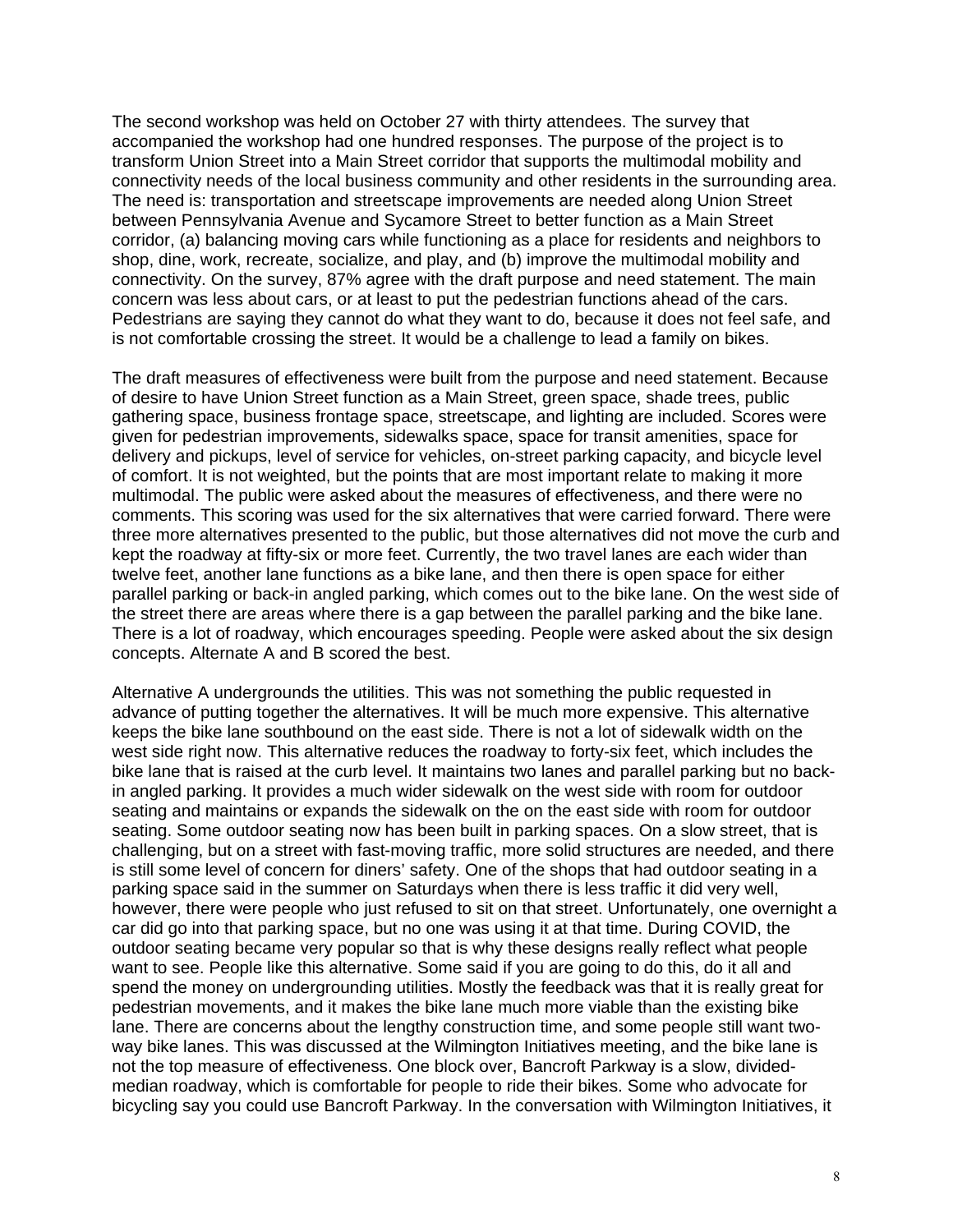was mentioned that if someone wanted to go to Union Street on a bike, they would not be able to move down Union Street to destinations. Having at least one bike lane would help people who are using their bikes to access shops and restaurants.

Alternative B does not underground the utilities. There are two pole lines. Based on other recent work in the city, moving utilities underground costs \$1 million per block. With pole lines on both sides of the street, that is \$2 million per block, and there are sixteen blocks. That adds about \$32 million to this project. The State of Delaware, DelDOT, does not use transportation funds to underground utilities. Because of the way the pole lines are situated, and to make sure that there is enough sidewalk for both walking and outdoor dining, the bike lane is on the west side of the street. With the bike lane on the west side, floating bus stops will be needed so the bike lane will pass between the pedestrian space and the bus stop rather than the travel lane and the bus stop. People like this alternative because it creates a lot of room for green space, for pedestrians, for outdoor dining, and it does protect the bike lane. It will not be as expensive, and the construction will be a little shorter without undergrounding the utilities.

The project team had many internal discussions about which alternative to move forward to investigate costs and apply to each block. It was discussed at the Wilmington Initiatives meeting, and if the city had pushed to underground utilities, alternative A would be more viable, but no one is stepping forward with the money necessary to underground utilities. Because it is such a large funding lift, alternative B will be recommended. The difference between the two alternatives will be explained in the text of the report. It will be noted that alternative A was very popular. In the time between the final report and when design begins, if someone talks to Delmarva to see if there is a partnership or to legislators to see if funding can be found, the alternatives can be switched before until the team begins design. That is the most flexible path forward at this point.

Other things to note, parking is always a challenge. Going from back-in angled parking back to parallel parking will lose about nine spaces over the course of the sixteen blocks. It is not much parking to lose, and the majority of complaints are about back-in angled parking. Also, the design impairs the ability for outdoor dining on whichever side we chose. A number of people mentioned that if parking spaces are designated along the parallel parking, there may be a few more spaces because people park badly in unmarked spaces. People are saying traffic calming is needed, so narrowing the lanes and creating bump outs at the corners will make it safer for pedestrians. Having a designated buffered bike lane encourages cycling on Union Street.

The team just finished the public workshop and is moving into the preferred concept. There will be a feasibility analysis of the preferred concepts. It will be applied to each block with much more detail, and then there will be an Advisory Committee meeting probably in March. After that, there will be a public workshop. Hopefully, the Advisory Committee will give their full approval and then final concept can be presented and final report submitted.

Mr. David Dahlstrom asked on the issue with the underground utilities if there is much redevelopment potential on that corridor. Mr. Gula said the northernmost stretch of the corridor has some car related businesses. They are not likely going anywhere, but there certainly could be redevelopment there. A large piece of property was redeveloped on the other side of the railroad tracks within the last couple of years. You have some suburban-style development with parking lots in front of it along some of the buildings in that stretch. Then, it is more dense, mixed-use where there is a small building with ground-floor retail and some upper-story residential that may or may not be used. The southern end is all residential. There is probably room for some infill throughout this this stretch. Because it is individual buildings through the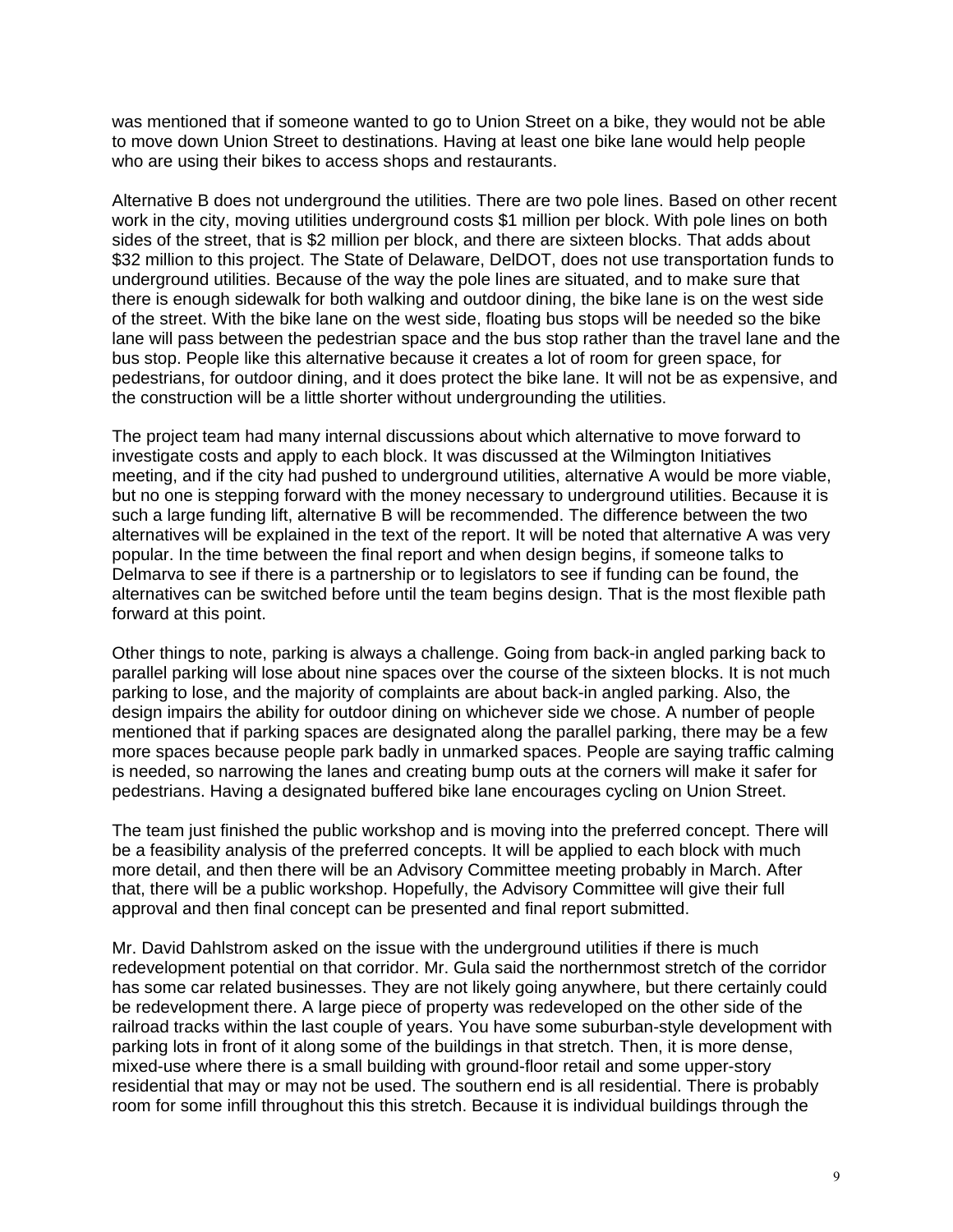bulk of it, it is not really seen as a place where somebody is going to buy a bunch of properties and then redevelop something. If the car dealerships ever decide to go that is where you would probably see the most potential movement. Mr. Gula does not know that there is a big push to redevelop along there. Mr. Dahlstrom said if there was a push to put a little more height in density there, then perhaps you would want to take a little more of a look at the undergrounding of the utilities. When Mr. Dahlstrom has seen high rises and then the utilities running through it other places, it just does not seem to work as well. When the buildings are the one or two stories, having overhead power lines really does not interfere with anything.

### **INFORMATION ITEMS**

### **9. Staff Report**

Ms. Dunigan reported the following updates:

- At the January 13<sup>th</sup> Council meeting, Council approved two amendments to the TIP. The first amendment was to fund the replacement of the Belvedere Road bridge over CSX and the other was for paratransit validators statewide in Delaware. The Council also voted to release the Draft Air Quality Conformity Analysis for public comment. Because the TIP is being delayed a Council voting cycle, that data will coincide with the TIP public comment period which we anticipate will run from March 18<sup>th</sup> through April 29<sup>th</sup>. Council endorsed the Churchman's Crossing Plan, which can be found on the WILMAPCO website, and the monitoring process for that plan is getting started now.
- The I-95 Cap Feasibility Study held an online Visioning Workshop with about sixty attendees on January 12th.
- The Town of Newport Transportation Study Monitoring Committee is getting started. There will be a partner's meeting and Monitoring Committee meeting scheduled for early February. A briefing will be given to Newport Town Council on January 20<sup>th</sup>.
- The Concord Pike Master Plan Monitoring Committee has started. There was a partner's meeting on January 14<sup>th</sup> to work out the next steps.
- Staff is supporting planning for Phase 3 of a TAP Streetscape Project in Southbridge. A Community Walking Tour was held on December 21st.
- Staff will be meeting with representatives from the Ardens to discuss interest in a traffic circulation study.
- Staff is presenting at the Delaware Nature Society meeting about some of our recent planning efforts for their youth trail ambassadors on January 21st.
- Staff attended Maryland outreach meetings, including the Maryland Pedestrian Safety Action Plan meeting on December  $16<sup>th</sup>$ . Materials from that meeting can be found on their website. Staff also attended the Maryland Statewide Transit Plan Stakeholders Meeting on January 18<sup>th</sup>.
- Safe Kids of New Castle County is creating safety videos, including one for bicycle and pedestrian travel.
- The Air Quality Partnership is working with the Partnership for Delaware Estuary on Wilmington Earth Day for this April.
- WILMAPCO is partnering with the University of Delaware on a National Science Foundation grant application looking at equity for sustainable shuttles particularly for people traveling to the University of Delaware from the City of Wilmington.

## **OTHER BUSINESS:**